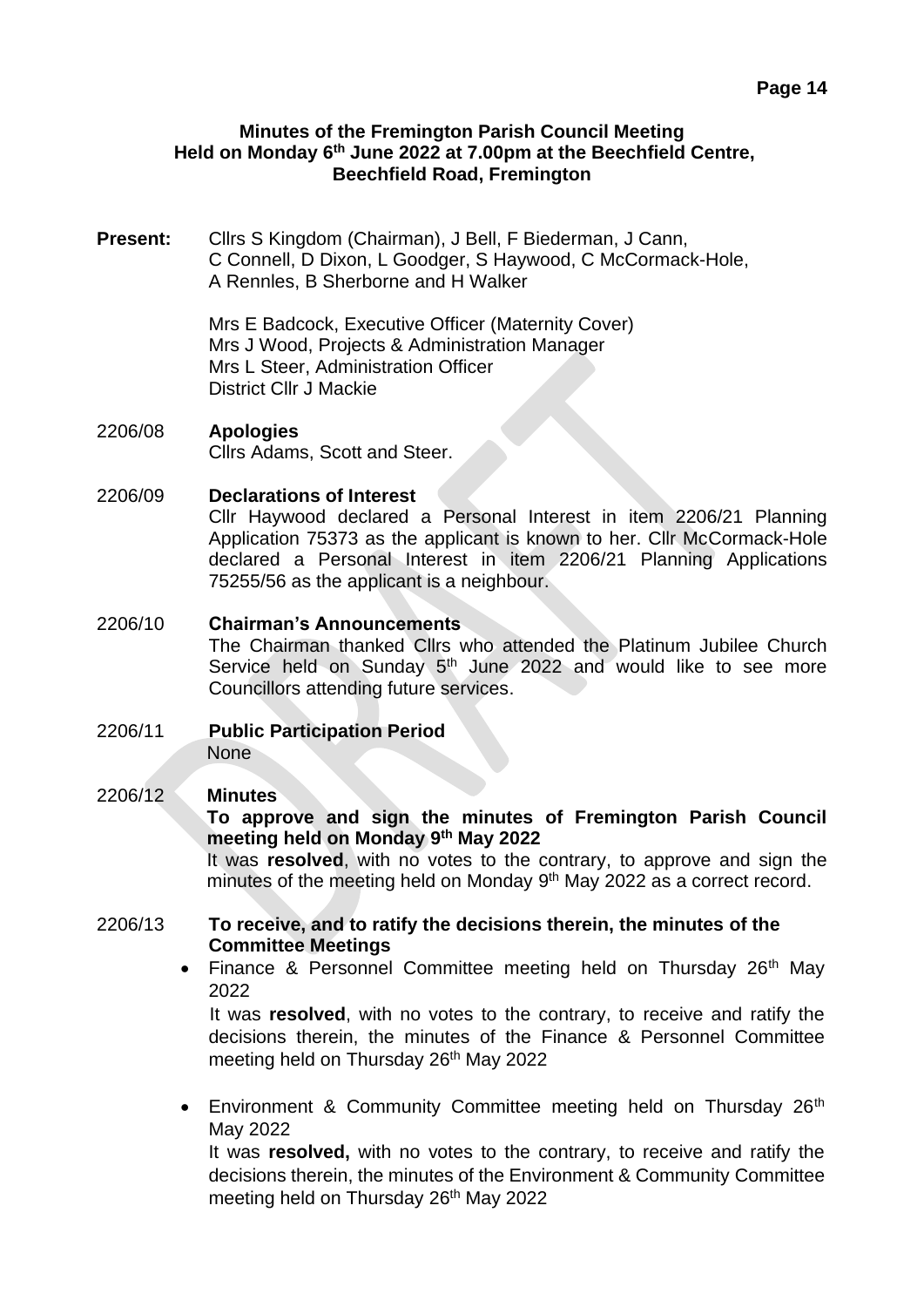• Fremington Quay Management Committee meeting held on Thursday 26th May 2022

It was **resolved**, with no votes to the contrary, to receive and ratify the decisions therein, the minutes of the Fremington Quay Management Committee meeting held on Thursday 26<sup>th</sup> May 2022

# 2206/14 **Annual Governance Statement 2021/2022** It was **resolved**, with no votes to the contrary, to agree the Annual Governance Statement detailed in the Annual Governance and Accountability Return 2021/2022.

# 2206/15 **Accounting Statements 2021/2022** It was **resolved,** with no votes to the contrary, to agree the Accounting Statements contained within the Annual Governance and Accountability Return 2021/2022 and receive the Internal Auditor's Report 2022.

#### 2206/16 **Annual Governance and Accountability Return 2021/2022**

It was **resolved**, with no votes to the contrary, to agree the Annual Governance and Accountability Return for 2021/2022 and submit to the External Auditor.

# 2206/17 **Grants Presentation Evening**

Cllrs considered holding a Grants Presentation Evening in July 2022 prior to the Full Council meeting. It was **resolved**, with no votes to the contrary, to arrange a Presentation Evening on Monday, 4<sup>th</sup> July 2022 to commence at 6.00pm in The Beechfield Centre.

#### 2206/18 **Multi Use Games Area (MUGA) Riverside Park**

Cllr Biederman advised that the adoption of the MUGA had been agreed by the Parish Council in November 2021 and is still awaiting completion. He added that the MUGA is a fantastic facility and young people are missing out on its use. He requested that the Executive Officer writes again to NDC Legal Services in order to obtain a completion date for the adoption.

#### 2206/19 **County and District Councillors' Reports Cllr Biederman**

A real concern of mine at the full County Council meeting is the rate of attempted suicides in young people. I do know that at Petroc, 68 young people have attempted suicide in the last twelve months. My challenge to the County Council is how we can help in joining up services as it is horrible what is happening and something I am not going to let go of. Social services are stretched. Some young people will go for an initial assessment and some will be passed on through the system. Those that are passed on then get stuck in the middle and are experiencing delays. Social Workers should carry a load of 15, but often are carrying many more.

On a more positive note, I would like to congratulate all community groups and members of the public in the Parish for their efforts regarding the Queen's Jubilee Celebrations.

The St Andrews Road planning application comes to the committee this week.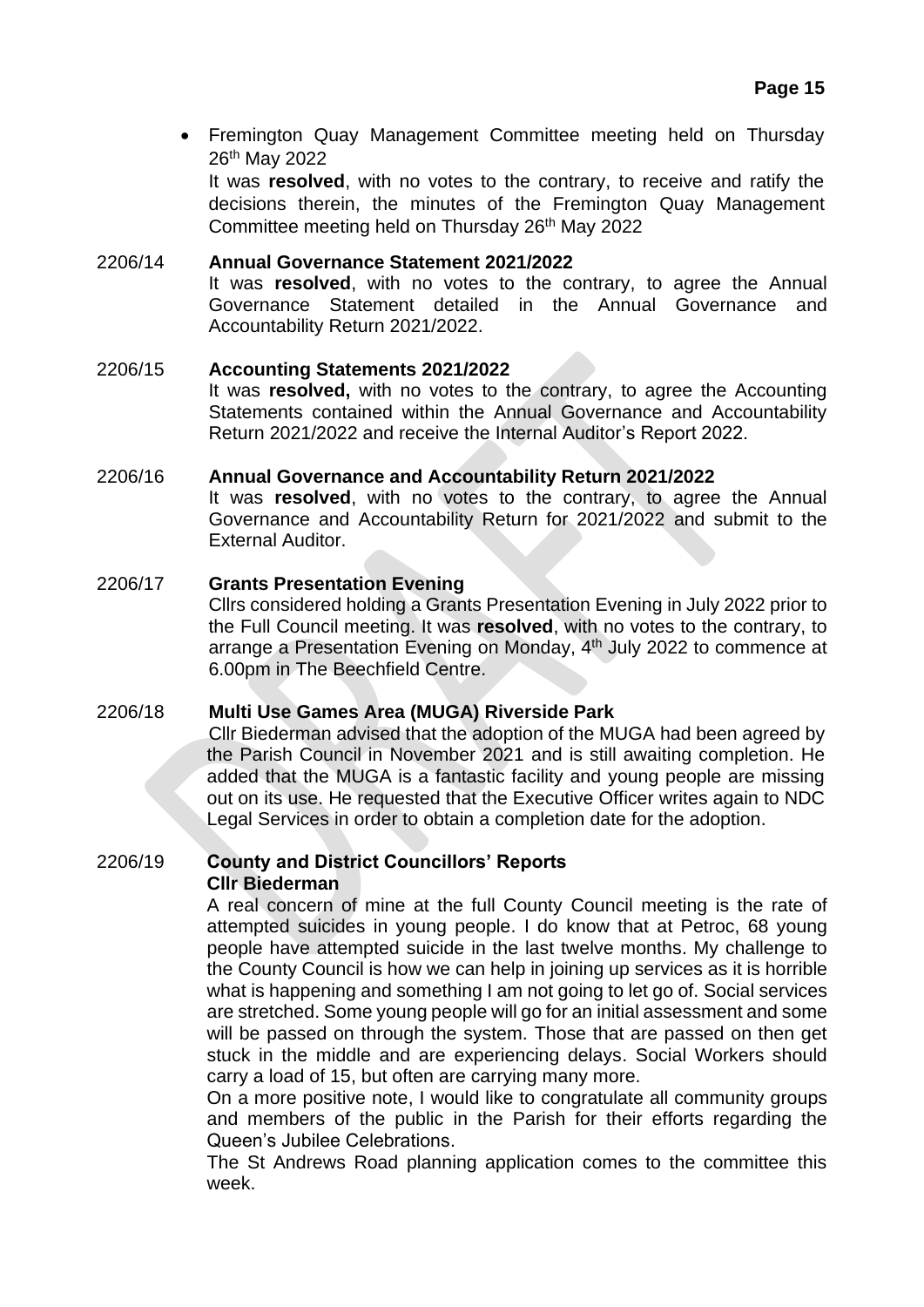#### **Cllr Cann/Cllr Walker**

Cllr Cann reported that on a District level it has been fairly quiet. The opening of the Leisure Centre is now in sight. On a local issue we have been experiencing a lot of complaints regarding parking in Bickington car park.

Cllr Walker has spoken to the NDC Car Parking team and has been advised that anyone can park in the Bickington car park obviously on the basis of using Pay & Display and are being lenient if people park on the grass as long as they are not obstructing anyone else using the car park.

We have done all that we can including driving around to see if any land is available locally for parking but have not been successful. The developers need to be hurried to resolve this situation.

The District Council is pleased to note that the MUGA at Tews Lane is going ahead.

Thefts of catalytic converters have been taking place in Bickington itself and this is now happening in Yelland.

She thanked the Litter Picking Group for working so hard at Fremington Quay recently.

# **District Cllr Mackie**

A Planning Committee site visit was carried out around St Andrews Road on the 25<sup>th</sup> May 2022 and a decision on that application is due this week.

I attended the Climate Action Team at NDC, which we are still attending online as an attempt to practise what we preach. Our main focus was on delivering the Council's Carbon, Environment & Biodiversity Plan and that went to Strategy & Resources and was passed. Also, from that meeting I noted that Rapid Charging for electric cars is being planned in each of the Council's car parks – a total of fifteen. Fast electric car chargers will be in use in three car parks from the  $4<sup>th</sup>$  July. Energy surveys are being carried out on all North Devon properties.

Media campaigns for Climate Change have focussed on the Big Plastic Count which featured on Radio Devon and Celebrate the Queen – Keep it Green! That was the link I gave you in April about aiming for greener Community Functions. The Nature Recovery programme continues to be integrated into NDC Parks work – No Mow May being more successful year on year. Planting is complete at the new Leisure Centre which will open in just over a week's time.

Out of 38,000 eligible households for the Council Tax Energy Rebate Payment we have 68% of them which includes 92% of direct debit payers having now had their £150 payment with the intention they will all be paid by the end of June, even though the Government gave councils until September to pay them.

#### 2206/20 **Police**

Cllrs were advised that a Police Report had not been received.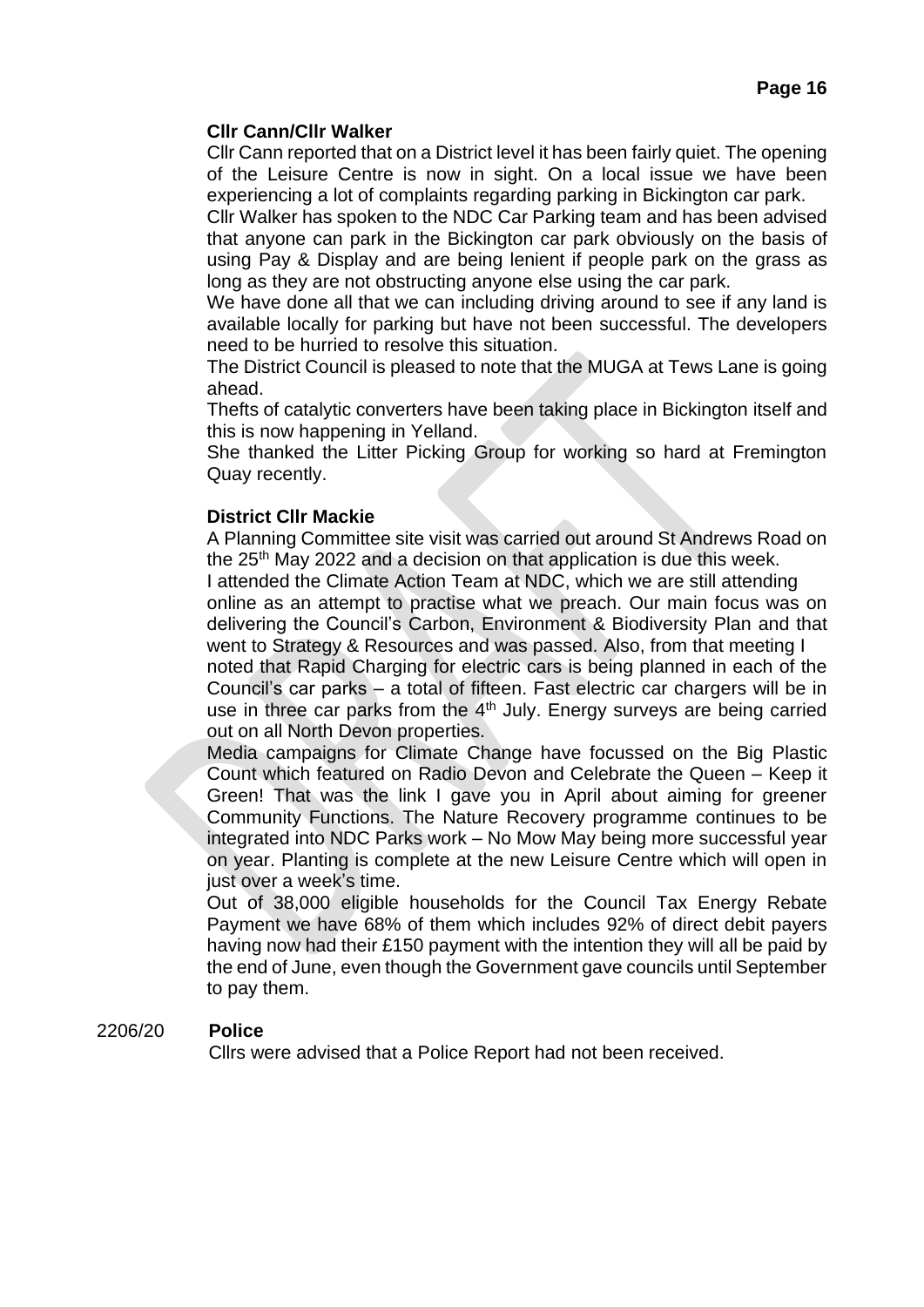#### 2206/21 **North Devon Council – Planning Applications**

North Devon Council, the determining Authority, has asked for comments from this Parish Council on the following planning applications:

*It was formally noted that participation of the Councillors who are also members of NDC in both the debate and subsequent vote (in respect of any of the above, were preliminary taking account of the information matters) was on the basis that the views expressed made available at the time to the Parish Council. The District Councillors were reserving their final views on the applications until they were in full possession of all the relevant arguments for and against.*

75255 Proposal: Repairs to an outbuilding and conversion to ancillary accommodation

Location: The Homestead, Bickington Road, Bickington Applicant/Agent: N Little

It was **resolved**, with no votes to the contrary and one abstention, to recommend APPROVAL subject to no adverse impact on the amenity of neighbouring properties and the Conservation Officer's report.

75256 Proposal: Listed building consent for repairs to an outbuilding and conversion to ancillary accommodation

Location: The Homestead, Bickington Road, Bickington

Applicant/Agent: N Little

It was **resolved**, with no votes to the contrary and one abstention, to recommend APPROVAL subject to no adverse impact on the amenity of neighbouring properties and the Conservation Officer's report.

75263 Proposal: Extension to dwelling with terrace above

Location: Sunshine Cottage, Bickington Road, Bickington Applicant/Agent: Mr M Richardson

It was **resolved,** with no votes to the contrary, to recommend APPROVAL subject to no adverse impact on the amenity of neighbouring properties.

75297 Proposal: Single storey extension

Location: 29 Penhill View, Bickington, Barnstaple Applicant/Agent: Mr David Atkins It was **resolved,** with no votes to the contrary, to recommend REFUSAL. It is over-intensification of the site and will have an adverse impact on the amenity of neighbouring properties.

75309 Proposal: Loft conversion, single storey rear extensions and alterations to dwelling

Location: 29 Ellerslie Road, Sticklepath, Barnstaple Applicant/Agent: Mr Holdsworth

It was **resolved**, with no votes to the contrary, to recommend APPROVAL subject to no adverse impact on the amenity of neighbouring properties.